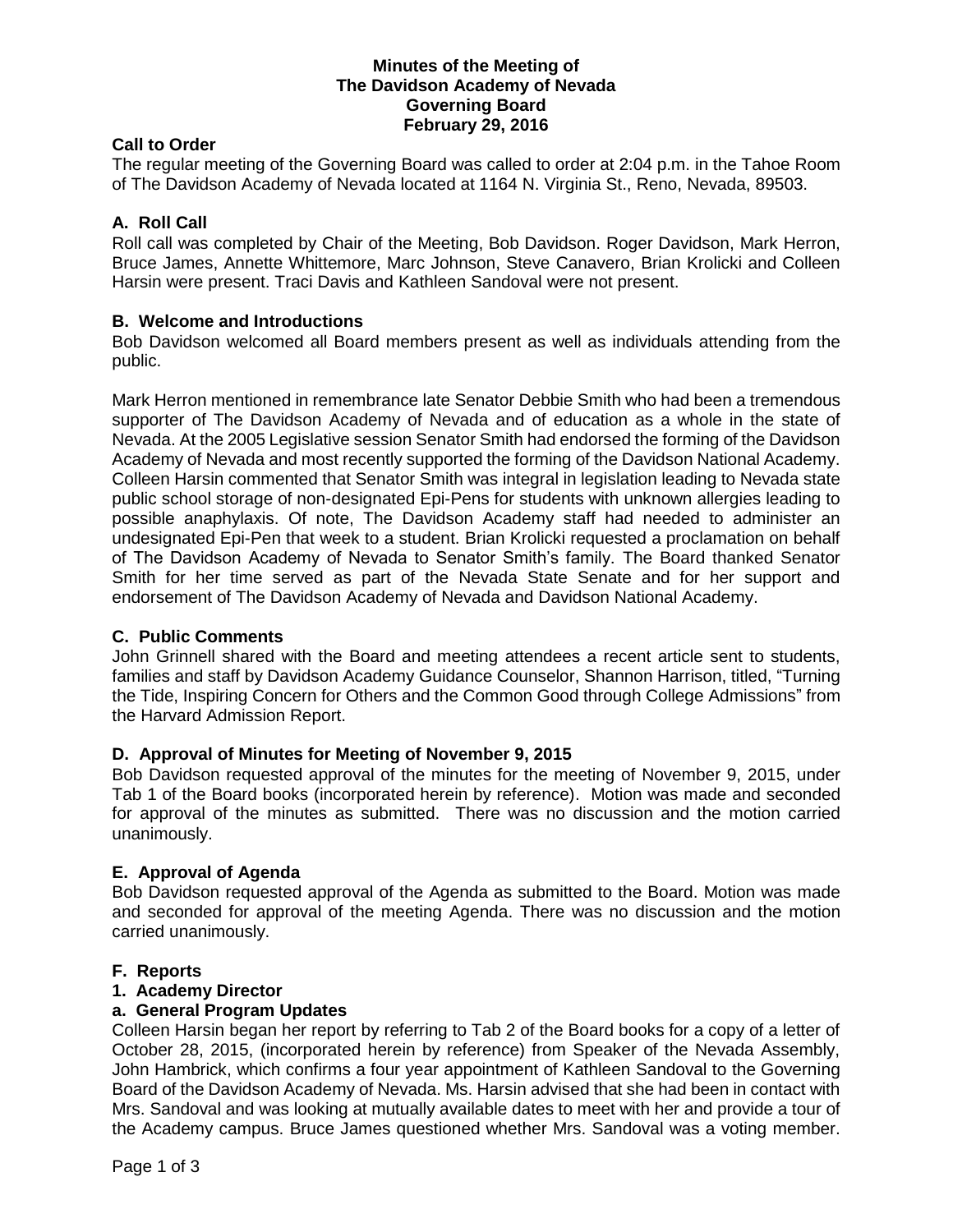Mark Herron confirmed that she was a voting member of the Board. Confusion of her voting status was caused by a punctuation error on the Notice of Meeting, which will be corrected.

Ms. Harsin indicated that concerning the Academy's admissions process, 14 new students had been accepted to date for the 2016-2017 school year. These students range in age from nine to fourteen years old. Three admissions assessment dates remain that are expected to be full. The Academy's current enrollment is 154 students.

Ms. Harsin referred Board members to Tab 3 of their Board books for a copy of the Nevada Department of Education Cohort Graduation Rate Data for 2014-2015 (incorporated herein by reference) which showed a rate of 100% for University Schools (Davidson Academy of Nevada).

Under Tab 4 of their Board materials Ms. Harsin referenced information about the Academy's recent offering of the High School S.H.A.R.E. (Sexuality, Health, and Responsibility Education) Program (incorporated herein by reference). Academy Instructors received curriculum based training on administration of the S.H.A.R.E Program for Academy students. Eleven middle school students and seven high school students had recently voluntarily participated in the program.

Ms. Harsin introduced Academy students and DECA members Hayley Haas and Vandana Ravikumar for a short presentation on recent DECA activities. Ms. Haas advised the Board that DECA was a club that helps students prepare for careers in business and marketing through direct interaction with local businesses, travel, classwork and leadership. Ms. Ravikumar has been very active at the Academy in the last three years attending several DECA competitions. She indicated that she has grown fundamentally as a person through being a part of DECA and has great faith the Academy chapter will remain strong. Ms. Haas thanked the Board for their continued support of DECA at The Davidson Academy of Nevada.

Ms. Harsin continued her report by referring Board members to Tab 5 of their Board books for information about the Academy's Wellness Weeks, February 1-14 (incorporated herein by reference). Wellness Weeks activities were coordinated by the Academy's Guidance Counselor, Shannon Harrison with a message of "Take care of yourself by being your best self."

Ms. Harsin referred Board members to Tab 6 of their Board books for a copy of the AdvancED Substantive Change Notification Form in reference to the Academy's proposed digital learning addition (incorporated herein by reference). The goal of offering an online option is to incorporate an electronic version of the best of what the current school currently offers. The objective is to have the digital learning option as part of the current Academy program versus obtaining a separate accreditation process. Ms. Harsin is currently waiting for response from AdvancED from her January 2016 submission of the form. She is also identifying other accrediting organizations to approach concerning the online option. Bruce James commented that the Academy may need to have two accreditations for the educational offerings but it was smart to try to envelope them into one. He further commented that accrediting organizations would likely take a close look at our proposal as this probably hasn't been done before and a precedent would be set based on their decision.

Ms. Harsin confirmed that current Mathematics Instructor, Dan Carter has agreed to further postpone his retirement and continue teaching at the Academy for the 2016-2017 school year.

# **b. College Planning Updates**

Under Tab 7 of their Board books Ms. Harsin referred Board members to a copy of a letter from the National Merit Scholarship Corporation and a summary of Presidential Scholars for 2016 (incorporated herein by reference). More than 50 percent of the Davidson Academy of Nevada 2016 graduating class are National Merit Finalists. Seven Academy graduates were named Presidential Scholars.